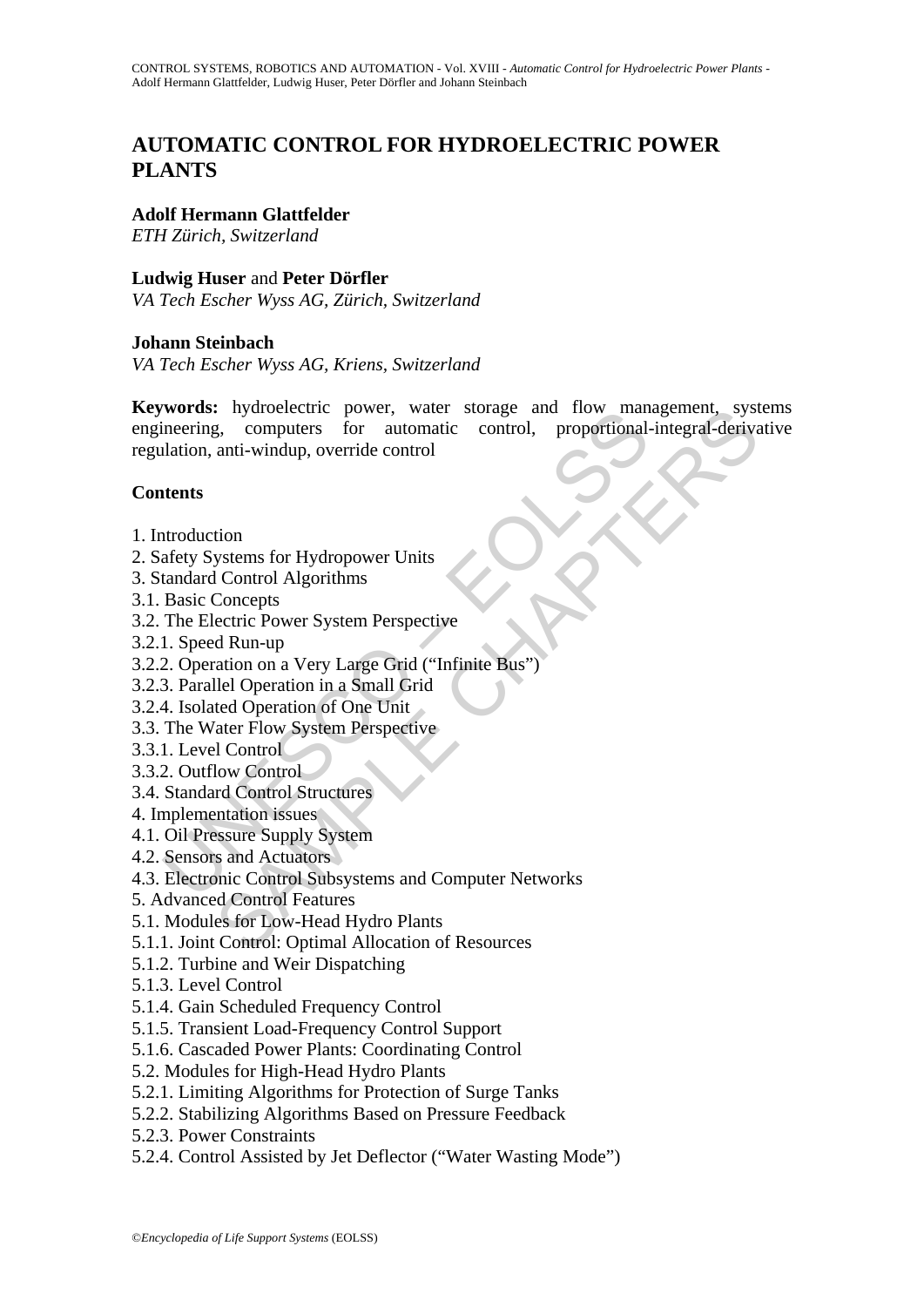5.2.5. Control Assisted by Bypass Valves 5.2.6. Isolated Grid Operation of High-Head Francis Units 5.3. Concepts for Pumped Storage Plants 5.3.1. Adjustment of Speed in Pump Turbine Sets 5.3.2. Hydraulic Short-Circuit Operation 5.4. Diagnostic and Monitoring Systems 6. Outlook: Driving Forces for Further Development **Glossary** Bibliography Biographical Sketches

# **Summary**

Water and energy are essential elements of humanity's life and civilization, and hydropower relates to both. It contributes to harnessing waterflow in hydrological or river systems, thus alleviating floods and droughts, and it allows sustainable and clean power production and distribution, which is easily adaptable to changing demand. It has ecological effects to be considered as well.

re and energy are essential elements of humanity's life ancopower relates to both. It contributes to harnessing waterflow r systems, thus alleviating floods and droughts, and it allows sus er production and distribution, w I energy are essential elements of humanity's life and civilization,<br>
r relates to both. It contributes to harnessing waterflow in hydrologica<br>
ms, thus alleviating floods and droughts, and it allows sustainable and c<br>
flu This article discusses first the operational similarities and differences of hydropower production when compared with generation by thermal-power prime movers. Today's industry standards in control systems design and implementation are then outlined, with respect to safety systems, control algorithms, and hardware implementation. Here the rapid growth in computer technologies for process control has had a major impact. Recently, options or add-on functions to standards have been developed and tested for the specific needs of particular classes of hydropower system. They are now available for routine use, and are described here as "advanced control features." An outlook on the perspectives and driving forces for hydropower control concludes the article.

# **1. Introduction**

The aim of the article is to show the similarities and differences in the operational characteristics of hydropower plants when compared with power generation by other widely used prime movers, such as steam or gas turbines and diesel engines. This will clarify the need for particular hydropower control functions.

From the power system perspective, the following configurations must be distinguished:

- Operations connected to a very large ("infinite") bus. The unit delivers to the grid a given power flow, which is set by a central load dispatch with no direct concern for frequency stabilization. This is typical of normal operation in Europe, for example.
- Operating in an isolated mode, that is in a single machine grid. Here the speed regulator continues to be active when the generator switch is closed. It balances unit power output to current power demand, using the local grid frequency as measure of the imbalance. In other words, the actual power output of the unit is a derived quantity and not freely selectable as with interconnected operations. This mode is widely used in rural areas with so called microhydro plants, and is also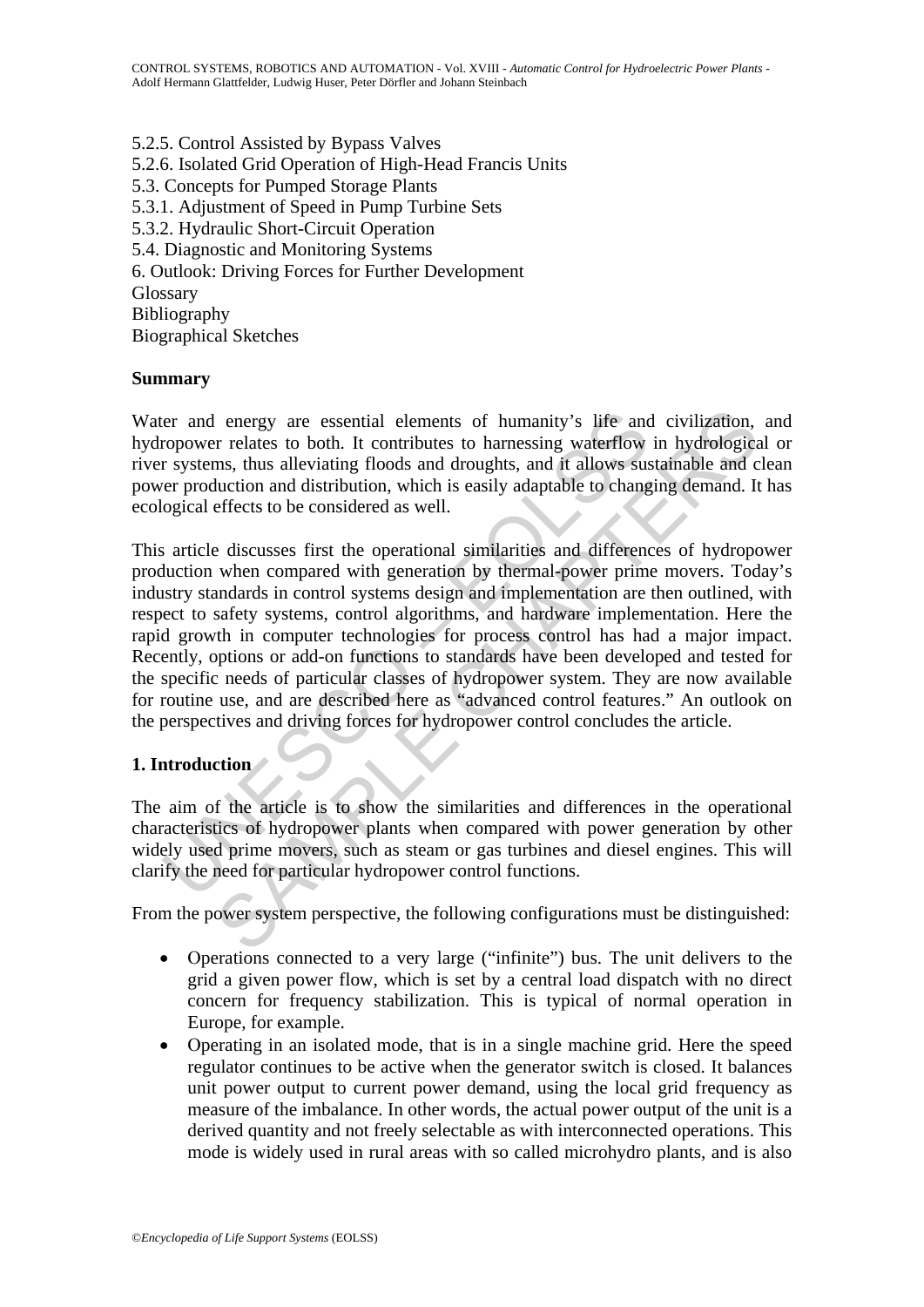often specified for local emergency power supply, if the tie line should fail.

• Operations connected to a small grid (of typically 10 machines or less), where each machine has a significant influence on the grid frequency, and thus each machine has to contribute to frequency control by manipulating its power output. This is typical of small regional grids when tie lines fail.

The "normal" operation sequence and the associated control tasks for units with synchronous generators also apply to hydropower units:

- standstill
- run-up
- stabilization at grid frequency (speed control at no load)
- synchronization and switch-in to interconnected operation mode
- power output control, load swings with constraints (see below)
- unloading and switch-out to speed/no-load mode
- or, as a frequent case of "non-nominal" operation, trip (switch-out under load, speed increase and stabilization at nominal speed for re-synchronization); and
- shutdown: speed coast-down and final braking to standstill.

In one unit grid operation, the generator is switched to the local grid at standstill and runs up to the grid frequency during its run-up ("black-start"). There is no transfer to delivered power control mode; the unit will stay in speed control mode. Synchronization may be required at a large local load, if the connection to the interconnected grid becomes available again. (Note that there is no operational difference from the situation where the prime mover is, for example, a diesel engine.)

However hydropower exhibits a number of peculiarities, which lead to particular control tasks. The following presents an overview.

• synchronization and switch-in to intercollected operation moto-<br>
• power output control, load swings with constraints (see below)<br>
• unloading and switch-out to speed/no-load mode<br>
• or, as a frequent case of "non-nomin contrazion and switch-in to interconnected operaton mode<br>ever output control. load swings with constraints (see below)<br>oading and switch-out to speed/no-load mode<br>as a frequent case of "non-nominal" operation, trip (switc **Hydropowerplants and inertia:** A first significant difference from thermal plants is that the *inertia of the driving water column* is not negligible. The kinetic energy stored in the water column is comparable to the kinetic energy of the turbine/generator rotor. The main parameter is the water-column time constant  $T_w$  defined (in IEC standard 61362) as the ratio of twice the kinetic energy of the water column at rated flow and rated hydraulic power. Typical values of  $T_w$  are given for two plant types, which are shown in Figures 1 and 2.

High-head plant:

- conduit length  $L = 1000$ m
- area  $A = 1$  m<sup>2</sup>
- water speed  $w = 5$  m/s,  $U_{kin} = 12.5$  MWs
- head  $H = 500$  m
- $P = 25$  MW
- $T_w = 0.5s$

Low-head plant: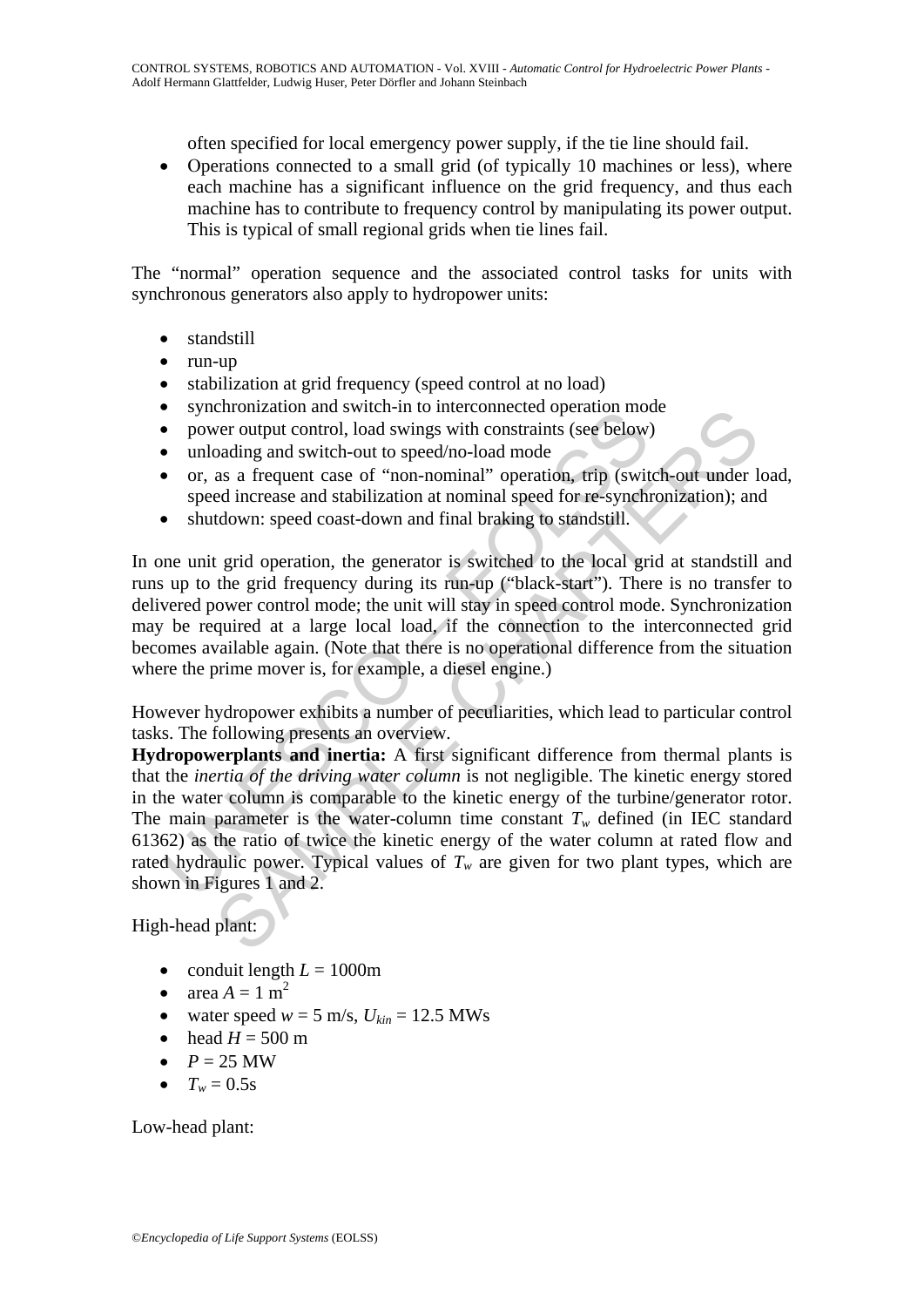CONTROL SYSTEMS, ROBOTICS AND AUTOMATION - Vol. XVIII - *Automatic Control for Hydroelectric Power Plants* - Adolf Hermann Glattfelder, Ludwig Huser, Peter Dörfler and Johann Steinbach

- conduit length  $L = 20$  m
- area  $A = 4$  m<sup>2</sup>
- water speed  $w = 5$  m/s,  $U_{kin} = 1$  MWs
- head  $H = 5$  m
- $\bullet$   $P = 1$  MW
- $T_w = 1.0s$



Figure 1. Typical high-head storage hydropower plant (schematic)



Figure 2. Typical low-head run-of-river hydropower plant (schematic) This can be compared with the rotor time constant  $T_a$ , the ratio of the rated angular momentum of the rotor to the rated torque, with typical values of 1 ... 5 s.

The water column inertia leads to so-called water hammer effects, which limit the admissible rate of flow changes, normally to about  $\pm 100\%$  per minute.

Similar but much stronger constraints arise in thermal power plants, due to differential expansions and thermoshock, the limited load-following capability of steam generators, and similar factors, which normally impose constraints of the typical form: instantaneous load swing  $\leq \pm 5\%$ , long-term loading rate  $\leq \pm 5\%$  per minute.

**Specific hydropower constraints:** Hydropower plants are on the interface to a supply system with particular constraints (the fuel reservoir in thermal power plants is so large compared with rated fuel consumption, that it does not interfere with daily operations).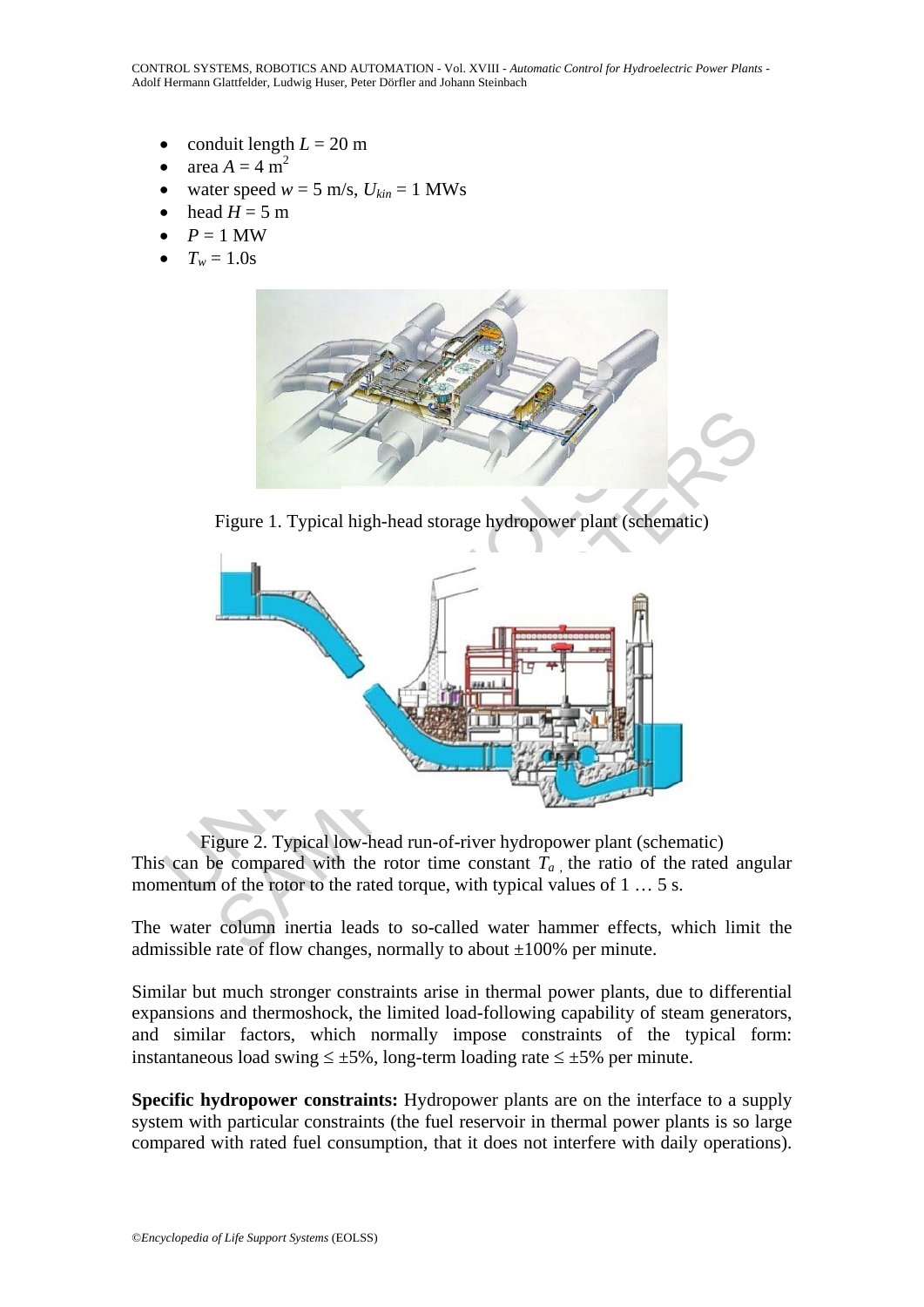Hydroenergy storage, which is mass storage, is always bounded. It may be large in high-head storage plants in the mountains, but is small in low-head run-of-river plants, especially if level or flow variations are strongly constrained by fluvial navigation or for ecological reasons.

There are many cases where the flow is fully dictated by the hydrological system. Hydropower production must be less than, or at most equal to, what is offered from upstream, and any water that does not pass through the system has to be shed through weirs, compensators, outfalls, or other escape routes.

In any case the geographic site of the hydropower station is bound to the hydrological system, whereas thermal power stations can be more conveniently placed close to main consumption centers. Thus long transmission lines are often necessary, which may have adverse effects on grid stability, and need additional control equipment.

**Reverse operation:** A third unique feature is "reverse operation," which uses surplus electric power from the grid to refill the reservoir with large pumps or pump turbines.

**Design differences:** Depending on the head and flow offered by the hydrological system, water turbines and pumps vary widely in design and thus also in available control actuators (see Figures 1 and 2). The difference is much larger than for steam or gas turbines, which tend to be of standard sizes.

erse effects on grid stability, and need additional control equipment<br>
erse operation: A third unique feature is "reverse operation,"<br>
tric power from the grid to refill the reservoir with large pumps or<br> **ign differences:** iects on grid stability, and need additional control equipment.<br>
ects on grid stability, and need additional control equipment.<br> **peration:** A third unique feature is "reverse operation," which uses surver from the grid to **Actuating power:** Hydraulic machines also require large actuating forces. Therefore high actuating power must be available during startup and load swings. For synchronization, isolated grid operation, and frequency control participation, the actuators must be positioned precisely in relation to large stiction and friction forces. However during steady-state operation of the unit, actuating power consumption tends to drop to a very small percentage. Finally, sufficient actuating energy must be stored for multiple black-starts. Therefore pressurized oil servo systems are used almost everywhere (see Section 4 for more details). Note that this may not apply in special cases, and for microhydropower, where control by ballast resistors on the electrical side is commonly used.

However, hydro power systems also have similarities to thermal power plants. For instance when the flow from the hydrological system is large, then several identical units are arranged for parallel operation within a power station. This generates many "joint control" tasks, such as unit scheduling, bumpless start and stop of units, total power or flow control, and best efficiency load distribution.

Another similarity is in control system structuring methods on the functional level. Two main approaches are used. The first is to distinguish separate subsystems within the hydropower plant, such as—for each unit—the main shutdown valve, the turbine, the generator, and the transformer, all with their associated auxiliary systems (lubrication, cooling, pressurized air supply, etc.) and their control systems (sensors, actuators, control algorithms, and both pressurized oil and DC power supplies). Thus one may consider all such "controlled subsystems" to be as autonomous as possible. They are linked by mass and energy flows on the plant level, and a restricted number of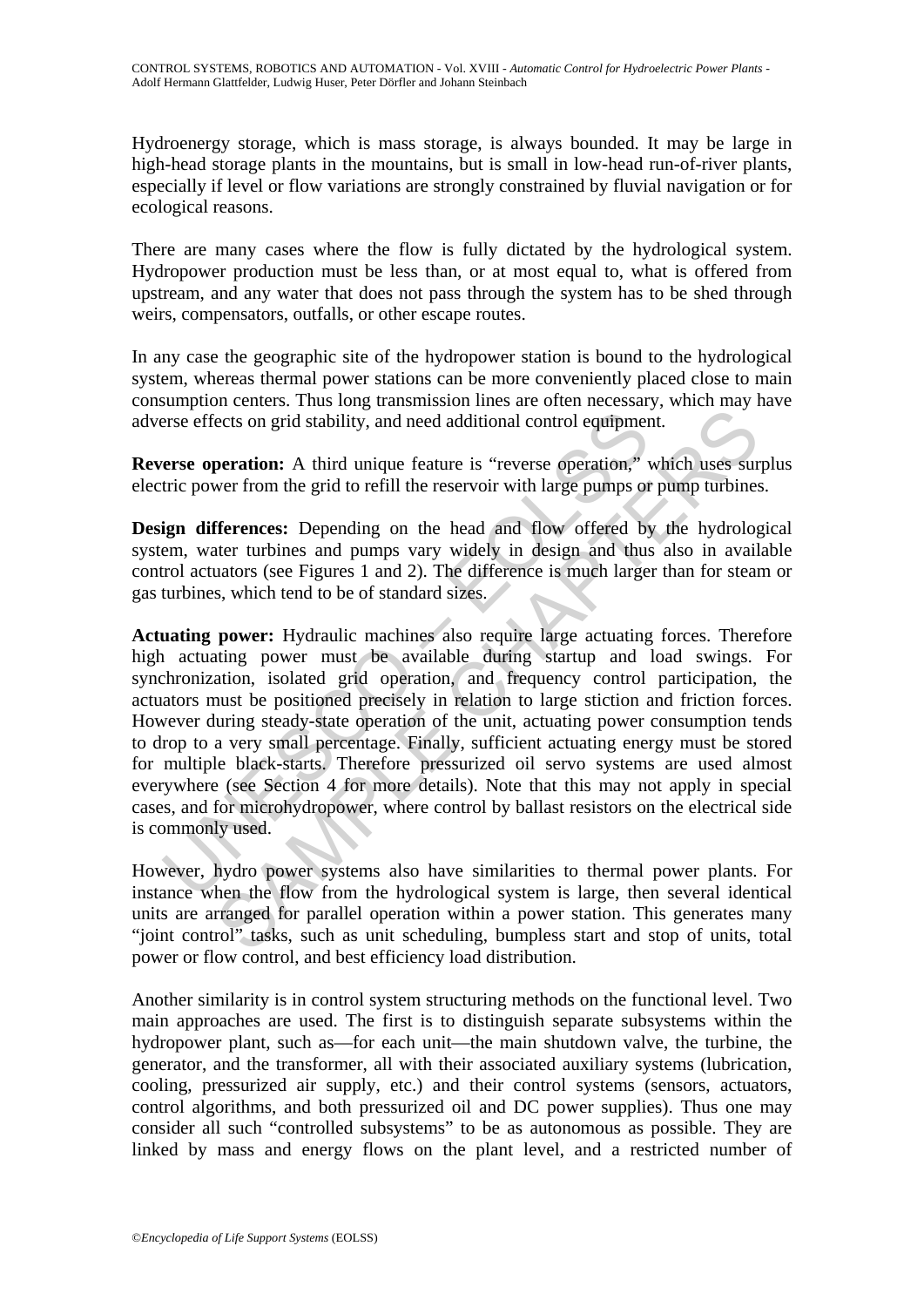command and control signals, which coordinate the interaction of the subsystems from the next higher level. Note that in such cases the subsystems with their control systems become "objects" in the software/programming sense, which is very advantageous.

Experience has shown that this is a key factor for efficient and high-quality engineering. The second main approach is to distinguish common layers within each subsystem control unit and attribute each control function to one such layer. The common layers on the unit level are:

- the plant layer, with locally distributed sensors and actual flow modulating elements such as needles, wicket gate, and the like, and all cabling for supply and signals;
- the actuator drive layer: that is, the servomotors;
- the safety system layer, with flow-limiting orifices, closing weights, closing springs, emergency stop relays and oil valves, and so on (see Sections 2 and 4);
- The safety system layer, with flow-limiting orifices, closing<br>springs, emergency stop relays and oil valves, and so on (see S<br>the control system layer, with flow-limiting orifices, closing<br>springs, emergency stop relays an exament arise univer signal and solutions, and solutions and solety system layer, with flow-limiting orifices, closing weights, closings, emergency stop relays and oil valves, and so on (see Sections 2 and control system l • the control system layer, containing the positioning control loops on the lowest sublayer, then speed and power or flow regulators with their associated logic functions on the second sublayer, and local sequence of unit operating states on the third sublayer (see Sections 3 and 5); and
- the communications layer, both to the local operating panel and to the next higher level at power station control (see Section 4).

Such structuring in layers is a key factor for control function standardization, good fit of add-on functions, reliable software, good management procedures for project implementation, transparent documentation, and serviceability.

The main ideas were developed for thermal power plants, and are also the basis of the standard "Power Station Designation System," which is a crucial element for efficient maintenance with minimum downtime.

# **2. Safety Systems for Hydropower Units**

Hydropower plants traditionally have a well-established safety system (protection system). Its objective is to protect human beings, the plant equipment, and the environment from damage due to failure or malfunction. It also has to minimize production losses by avoiding secondary damage to equipment.

Faults may occur on the basic plant level (building, mechanical, and electric equipment), in the auxiliary equipment (e.g. lubrication oil system, cooling water system) or in the automation system (sensors, computers, electro-hydraulic converters, pressurized oil supply, etc.).

Safety systems will be activated to avoid or reduce damage. Barrages are monitored by separate systems for the regulatory agency. If the penstock should burst, for example from low cycle fatigue, then the automatic closing of the inlet gates at the reservoir outlet prevents flooding of the environment and limits secondary damage. (See Figure 3; note that there are two independent inlet gate systems in series.)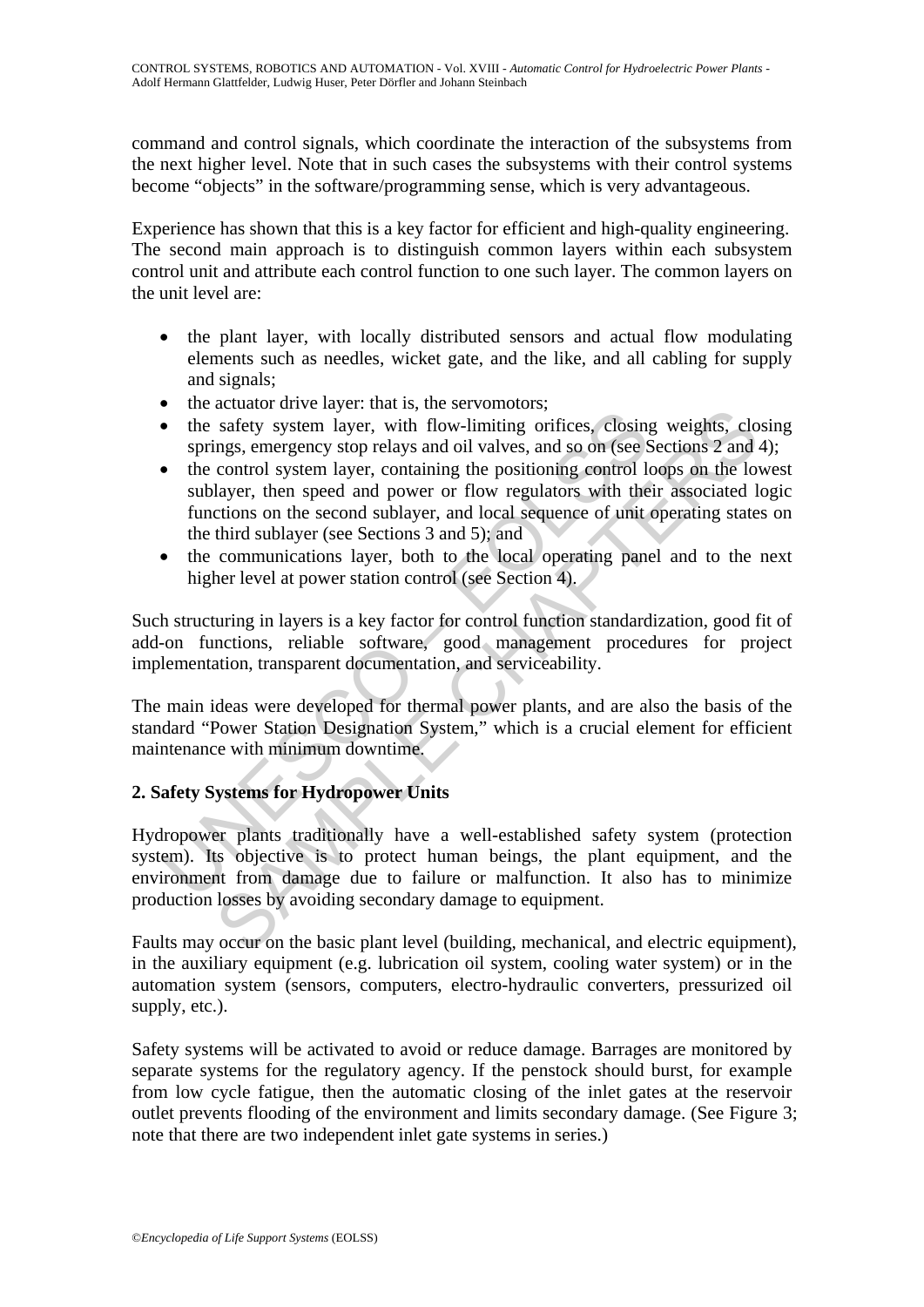CONTROL SYSTEMS, ROBOTICS AND AUTOMATION - Vol. XVIII - *Automatic Control for Hydroelectric Power Plants* - Adolf Hermann Glattfelder, Ludwig Huser, Peter Dörfler and Johann Steinbach



Figure 3. Two consecutive safety butterfly valves with closing weight at Biasca (Switzerland, 1956), diameter 3200 mm, design head 54m

The next subsystem along the waterflow is the hydroelectric unit. The main objective of the safety system is to shut it down, that is to shut down water flow (the power input to the unit) and reduce speed to a standstill.

Figure 3. Two consecutive safety butterfly valves with closing we (Switzerland, 1956), diameter 3200 mm, design head 5 next subsystem along the waterflow is the hydroelectric unit. The safety system is to shut it down, tha In case this should fail, and to keep the rotor from failing, both turbine and generator rotors are traditionally designed to withstand prolonged runaway speed; for Pelton units this is 1.8 times nominal speed, for Francis units 2.0 times and for Kaplan units 2.8 times nominal speed.

This makes for a very heavy design. (Note that this is not a design criterion for steam or gas turbine rotors; they will normally fail at 1.2 times nominal speed, so a reliable system is even more important for them.)

To keep the rotor from runaway action and to stop the unit automatically, quickly, and safely, it is standard practice to use two fully independent systems: namely the turbine regulating mechanism (wicket gate, deflector/needle) and the safety shut-off valve (spherical valve, butterfly valve).

They have to be capable of blocking the maximum possible water flow through the turbine. They must also close as fast as possible in view of the maximum permissible water hammer in the penstock. This is implemented by passive means: orifices in the oil outlet of the servomotors.

For economic reasons, low-pressure turbines are not usually equipped with a safety shut-off valve, and the principle of two independent shut-off devices is not applied. In such cases specific additional devices are necessary, which are independent of the governor oil supply system, such as closing weights (see Figure 4), or an additional emergency pressure oil supply.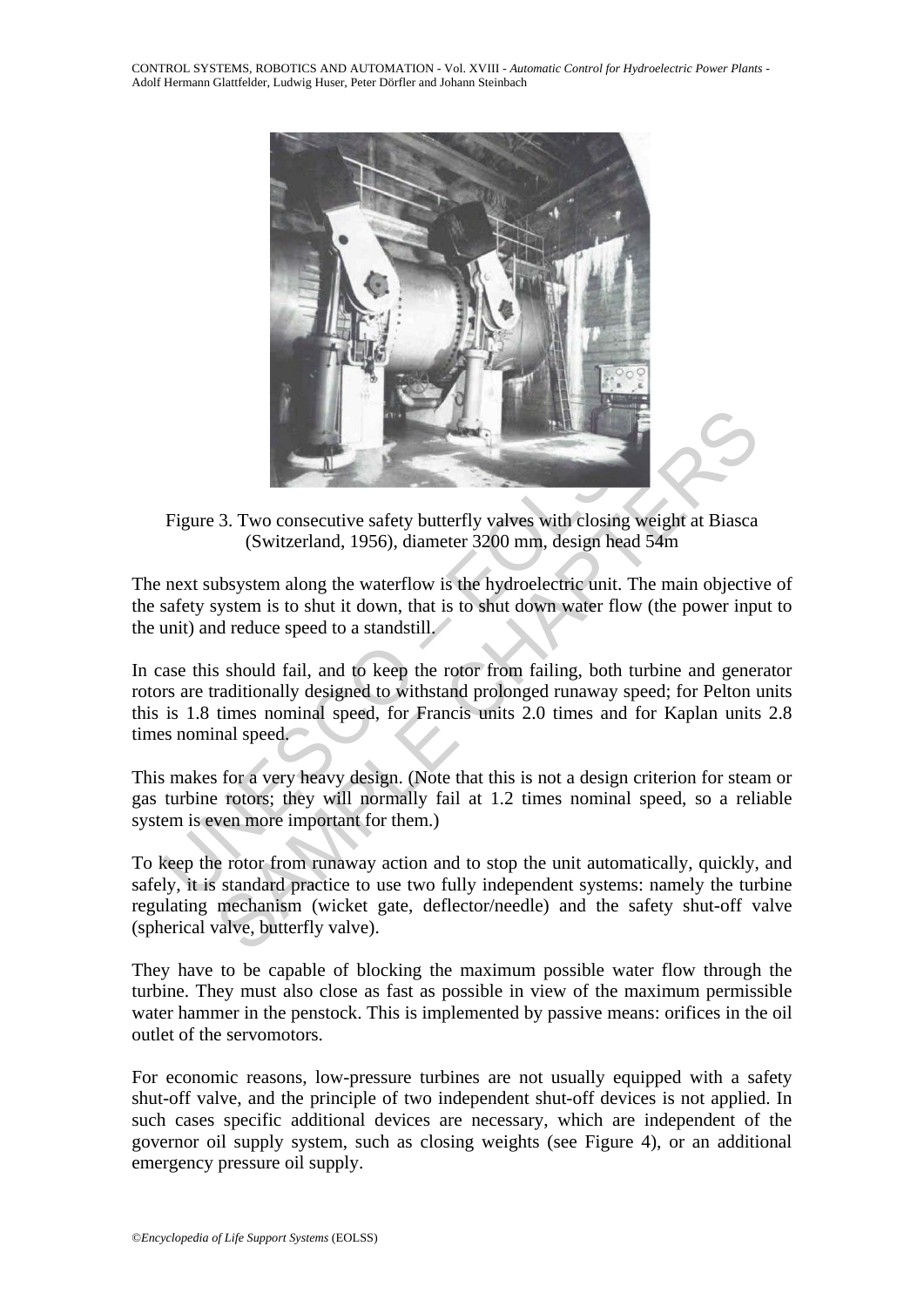CONTROL SYSTEMS, ROBOTICS AND AUTOMATION - Vol. XVIII - *Automatic Control for Hydroelectric Power Plants* - Adolf Hermann Glattfelder, Ludwig Huser, Peter Dörfler and Johann Steinbach



igure 4. Modernized turbine control system (1986) at Burglauenen, Switzerland, four two jet Pelton units 1 MW each), left hand foil subsystem, center: servomotor supporting the closing weight, and edles by the lever arrang Example 2.1 Modernized turbine control system (1986) at Burglauenen (Jungfranjoct<br>zerland, four two jet Pelton units 1 MW each), left hand foreground: press<br>ystem, center: servomotor supporting the closing weight, actuati Figure 4. Modernized turbine control system (1986) at Burglauenen (Jungfraujoch-Bahn, Switzerland, four two jet Pelton units 1 MW each), left hand foreground: pressure oil subsystem, center: servomotor supporting the closing weight, actuating the two needles by the lever arrangement, right background: closing weight for the shutdown valve

In case of faults, the unit will be shut down automatically, initiated by two separate safety circuits.

**Rapid shut-down:** This is used when faults in the mechanical or electrical system of the unit occur. In case of mechanical failures, the tripping of the generator switch will be delayed until the system reaches a no-load condition so as to avoid a speed increase. Faults in the electrical subsystems will immediately trip the generator switch.

**Emergency shut-down:** This is activated if faults in the turbine control system occur, or in case of extreme overspeed or other major faults within the power station. The safety circuit acts directly on the separate emergency shut-down devices.

Operating experience over decades on a very large number of hydropower plants has demonstrated that they run for many years without being interrupted by turbine faults. Stoppages due to electrical causes (e.g. lightning) are more frequent. Major accidents are very rare, but have grave consequences.

Recently, when hydropower plants have been built or refurbished, they have usually been equipped not only for fully automatic, but also for unmanned and remotely controlled operation. Consequently, faults such as increased vibrations of the turbinegenerator unit can no longer be detected and acted upon by on-site staff. It is therefore necessary to install monitoring and diagnosis systems that allow analysis of trends and early failure detection (see Section 5.4).

The basic prerequisites for undisturbed operation are and will always be professional maintenance of the plant equipment and periodic tests of the safety equipment, as specified by the supplier's instructions and based on strict quality-assurance management within the ISO 9000 framework.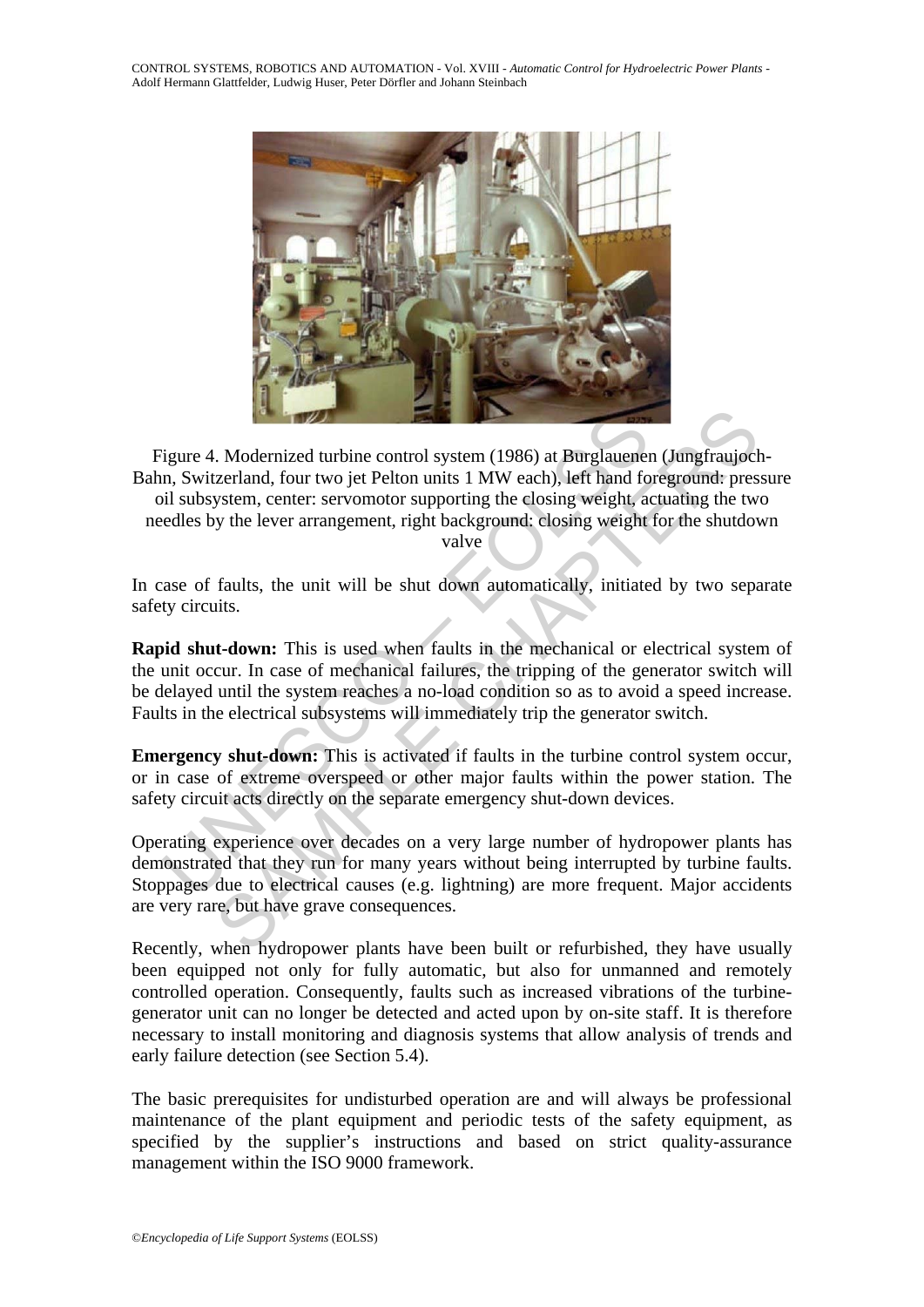### **3. Standard Control Algorithms**

#### **3.1. Basic Concepts**

Generally, good control concepts are based on mathematical models for the dynamic response of the process to be controlled. To derive such models in form of differential equations, it is most helpful to structure the process into elementary subsystems of finite dimensions, each with a "content variable" (evenly distributed within the subsystem) and both "inflow(s)" and "outflow(s)." Typical content variables would be mass, momentum, and energy, and corresponding flows would be mass flow(s), torque(s) or force(s), and power, all being functions of time.

Then the basic "dynamic balance" for the elementary system is

$$
\frac{d}{dt}(content) = \sum_{k} (flow\_in) - \sum_{i} (flow\_out)
$$

It is also useful to eliminate dimensions and to scale variables appropriately by using rated values

$$
\frac{d}{dt}(content) = \sum_{k} (flow\_in) - \sum_{i} (flow\_out)
$$
\nIt is also useful to eliminate dimensions and to scale variables appropriate  
\nrated values\n
$$
\frac{rated content}{dt} \frac{d}{dt} \left( \frac{content}{rated content} \right) = \sum_{k} \left( \frac{flow\_in}{rated flow} \right) - \sum_{i} \left( \frac{flow\_out}{rated flow} \right);
$$
\nwith  $\tau = \frac{rated content}{rated flow}$ \nwhere  $\tau$  is the characteristic time parameter of this elementary dynamic ba  
\n"run-up time," "fill time," and so on; in other words  $\tau$  indicates its re  
\nrapacity.\n\nInflows and outflows are either functions of external "forces" (manipulate  
\nlisturbances) or are internal flows driven by potential differences to adjacency  
\nsystems, that is, algebraic relations. "Potential" variables (such as pressure  
\nalso derived from content variables by algebraic relations. Also intern

where  $\tau$  is the characteristic time parameter of this elementary dynamic balance, such as a "run-up time," "fill time," and so on; in other words τ indicates its relative storage capacity.

 $f(t) = \sum_{k} (flow\_in) - \sum_{i} (flow\_out)$ <br>
sectiul to eliminate dimensions and to scale variables appropriately by u<br>
set<br>  $\frac{1}{(d\pi t)^2} \left( \frac{1}{\pi \tan t} \right) = \sum_{k} \left( \frac{flow\_in}{\pi \tan t} \right) - \sum_{i} \left( \frac{flow\_out}{\pi \tan t} \right)$ <br>
with  $\tau = \frac{\pi \tan t}{\pi \tan t}$  and Inflows and outflows are either functions of external "forces" (manipulated variables or disturbances) or are internal flows driven by potential differences to adjacent elementary systems, that is, algebraic relations. "Potential" variables (such as pressure, speed, etc.) are also derived from content variables by algebraic relations. Also internal inflows to one elementary subsystem are outflows to adjacent elementary subsystems, and vice versa. Finally, the focus is on the "largest storage" subsystems, yielding low-order approximate models. Typical examples in hydropower systems are rotor speed at no load, frequency in isolated grids at low loads, level in "deep" reservoirs, servomotor position (if oil compressibility is neglected), and so on. Then the mathematical model consists of a first-order lag for the dominant storage dynamics with time constant τ*1* and a small delay  $\tau_t$  to approximate all the other small time constants. A suitable control algorithm for this type of plant is the standard PI regulator with the transfer function

$$
G_R(s) = \frac{u(s)}{e(s)} = k_p \left(1 + \frac{1}{sT_i}\right)
$$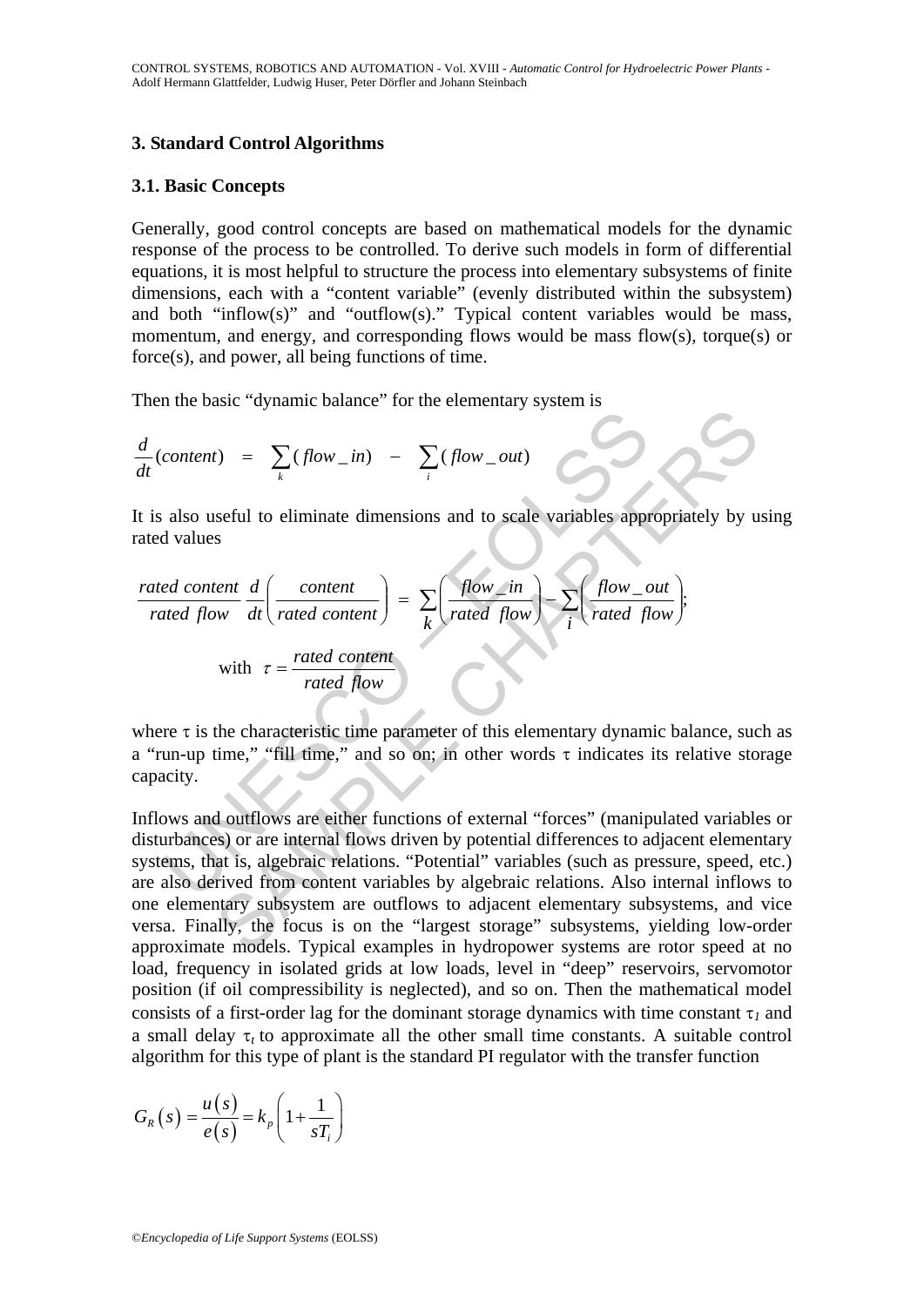Exercise to control loops for run-up and interconnected<br>prediction of the control of the control of the control of the standard PID technology are bound to fail for such as<br>sing extended simulations, in order to succeed. with  $u(s)$  as the manipulated variable (actuator input) and  $e(s)$  as the control error  $e = r$ *– y* with *r* as the reference value and *y* as the measured variable (sensor output). Its parameter values  $k_p$  and  $T_i$  can be designed using the well-known rules of Ziegler– Nichols or Chien–Hrones–Reswick, or other procedures. Note that the delay  $\tau_t$  always limits the attainable closed loop bandwidth. Also input constraints (control saturations) are always present, so anti-windup features are mandatory. "Windup" occurs in control loops with integral action, when the controller output variable  $u(t)$  transiently exceeds the saturation values on the actuator. It causes large overshooting of the controlled variable  $y(t)$  at reentry to the linear range. To avoid this effect, a nonlinear "antiwindup" feedback has to be added to the PID algorithm. However the plant response is not always that simple. Hydropower systems frequently exhibit weakly damped resonances within the frequency range relevant for control loops. Then simple PID control is not able to cope, and must be replaced by more advanced control concepts. Note however that they require much more precise models, and must be more carefully designed, using extended simulations, in order to succeed. "Trial and error" methods so popular in standard PID technology are bound to fail for such complex control systems. Another basic concept is a multi-cascade structure (Figures 5 and 6). There are individual position control loops for each actuator—for needles, gate or runner blades, weir or overfall, and so on—and there is a master regulator for the main controlled variable, such as speed, frequency, or level. Note that the manipulated variable in the dynamic balance discussed above is an inflow or outflow, whereas the physically manipulated variable is a position. This is taken into account by inserting a flow control loop to compensate for the effects on flow of variable head, speed, and the like.



Figure 5. Speed and power control loops for run-up and interconnected operation modes



Figure 6. Standard level and outflow control cascade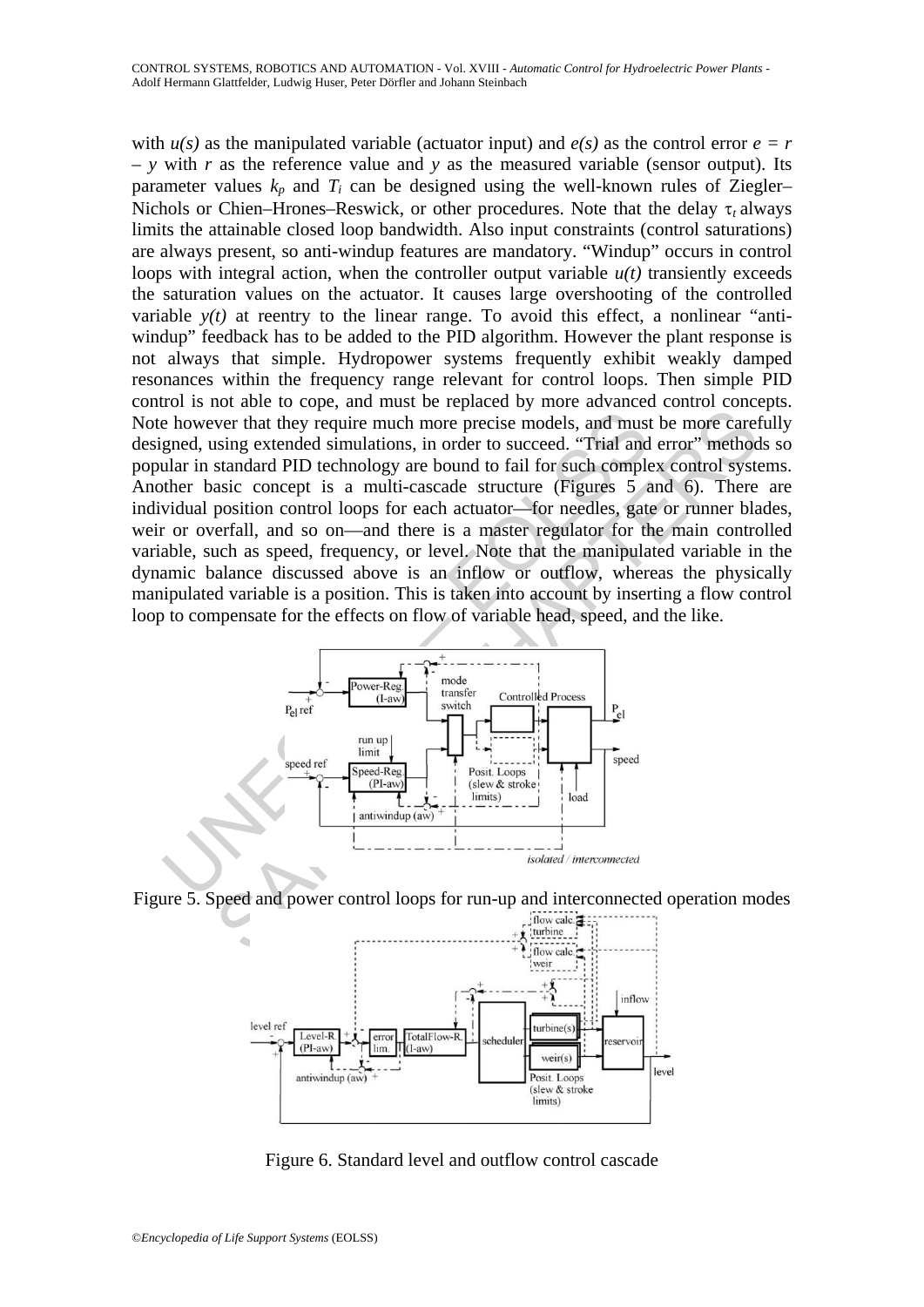Frequently, the main regulator output  $u(t)$  has to be split up to several parallel actuator loops. Typical examples are power control with several needles in parallel on a Pelton turbine, and level control with parallel operation of turbines and weirs in a river power station. Then a scheduler function block has to be inserted (see Section 3.4 and Section 5 for more details).

Note that dynamic responses for flow and power have no dominant time constant  $\tau$ , unlike the others given above (apart from the severe nonlinear servomotor slew rate limitations, which however appear only for large input deviations). They should thus be modeled by a series of lags with small time constants or approximated by a pure delay τ*t*. Then the most suitable control algorithm is dominant I-action. A weak P-action may improve performance. Anti-windup is again mandatory.

The next subsections will discuss the application of these basic concepts to the actual control loops.

> TO ACCESS ALL THE **31 PAGES** OF THIS CHAPTER, Click here

#### **Bibliography**

- - -

next subsections will discuss the application of these basic control loops.<br>
T[O](https://www.eolss.net/ebooklib/sc_cart.aspx?File=E6-43-33-04)ACC[E](https://www.eolss.net/ebooklib/sc_cart.aspx?File=E6-43-33-04)SS ALL THE 31 PAGES OF THIS CHA<br>
Click here<br>
tography<br>
our knowledge there are no comprehensive, up to date books for this particular<br>
rea ubsections will discuss the application of these basic concepts to the ac<br>ps.<br><br>
PS.<br>
CO ACCESS ALL THE 31 PAGES OF THIS CHAPTER,<br>
Used<br>
We are a reader of comprehensive, up to date books for this particular field of contro [To our knowledge there are no comprehensive, up to date books for this particular field of control. The main reason may be that the basic solutions are well established and have matured to the industrial standards level. The area is evolving slowly, which makes short papers reporting specific new features in hydropower control more attractive. ]

Aström K. and Hägglund T. (1995). *PID Controllers: Theory, Design, and Tuning, 2nd edition*. Instrument Society of America. 343 p. [This is the main reference book on methods for analysis and design of PID-control systems, regardless of application areas]

Bellmann H., Sebestyen A., and Wührer W. (1999). Geesthacht: Upgrading for enhanced regulating capacity. *International Water Power and Dam Construction* **51(**5), 66-70 [ see section 5.3.2 ]

Bleier I., Huser L., Annen H., Ravicini L., Niederer C., and Zahler M. (2000). A complete electromechanical *Upgrading Package for the 1200 MW Kaplan Power Plant Portile De Fier I.* Proceedings of "Hydro Vision 2000", Charlotte, NC(USA), Paper 12A. [ see section 5.4 ]/

Chapuis J. (1998). *Modellierung und neues Konzept für die Regelung von Laufwasserkraftwerken*. Dissertation 12'765, ETH Zürich. [In German, English summary.] [see section 5.1.2 and 5.1.3 ]

Chapuis J. and F. Kraus (1999). *Application of Fuzzy Logic for Selection of Turbines and Weirs in Hydropower Plants*. Proceedings of the 14th IFAC World Congress, July 1999, Beijing, China. [ see section 5.1.2 ]

Dang Van Mien H. (1994). *Robust Control on Hydraulic Power Plants in series*. Proceedings of the IFAC Symposium on Robust Control in Design, September 14–16, 1994, Rio de Janeiro. [ see section 5.1.6 ]

Dang Van Mien H. and Klein F. (1991). Commande Centralisée et Coordonnée des Aménagements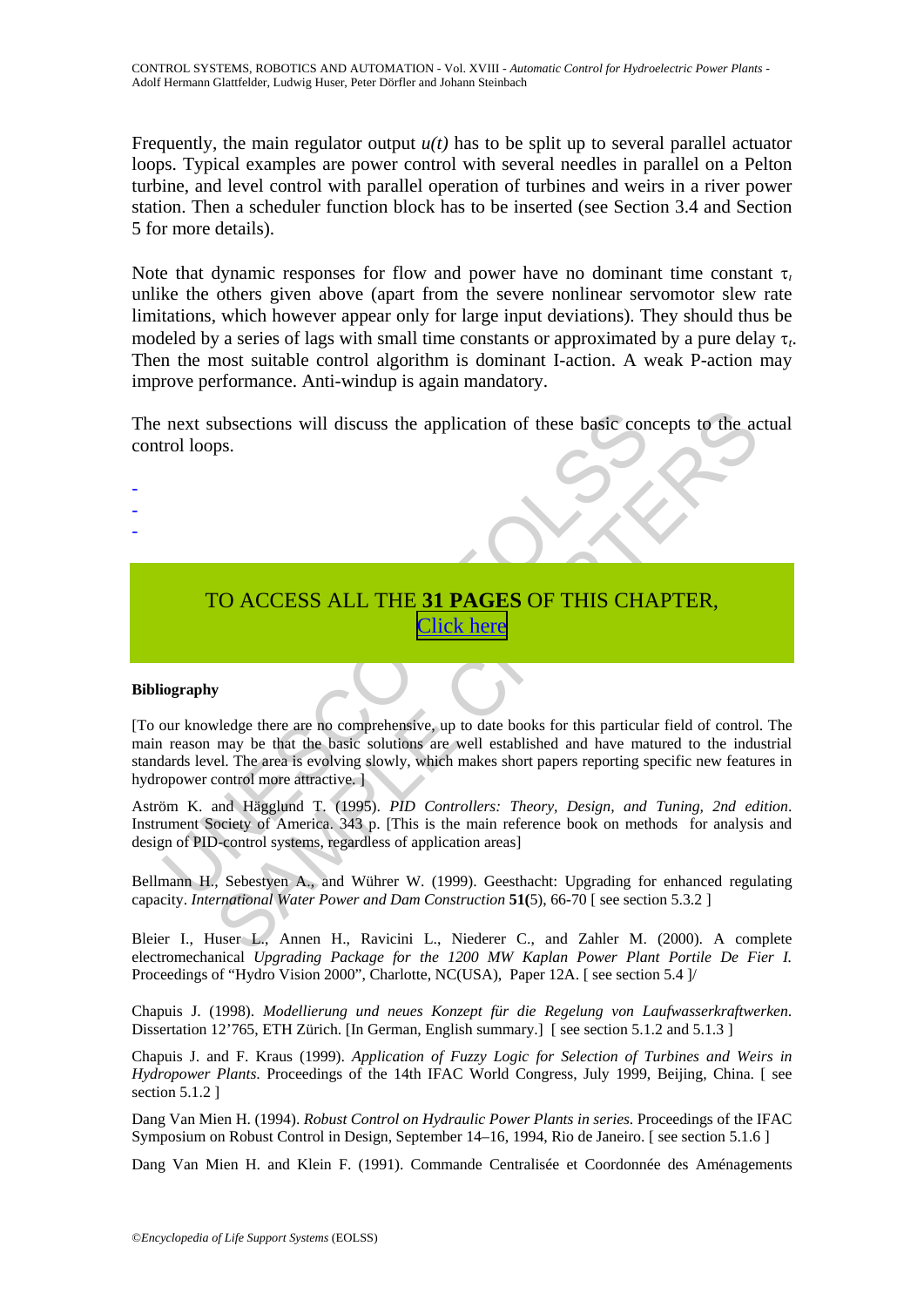Hydrauliques en Cascade. *Journées Techniques à la Société Canal de Provence*. [In French.] [ see section 5.1.6 ]

Dörfler P. (1996). Observer-based control of a low-head Pelton plant equipped with a long penstock. 2nd Conference on Modeling, Testing and Monitoring for Powerplants, Lausanne, July 1996 [ see section 5.2.4 ]

Dörfler P. (2000). Enhancing the safe operation of surge tanks. *International Water Power and Dam Construction* **52** (1), 43-46 [ see section 5.2.1 ]

Dörfler P., Hydropower plant, European patent no. EP 0 822 332 A1 [ see section 5.2.5 ]

Dörfler P., Engineer A.J., Pendse R.N., Huvet P., and Brahme M.V. (1998). Stable operation achieved on a single-stage reversible pump-turbine showing instability at no-load. 19th IAHR Symposium (Section on Hydraulic Machinery and Cavitation), Singapore, September 9–11, 1998. [ see section 5.2.2 ]

Dörfler P. and Lein G. (2000). Stable operation of undersized surge tanks. *International Water Power and Dam Construction* **53(**4), 108-112 [ see section 5.2.2 ]

Fasol K.H. (1995). Simulationsstudie zum Neuentwurf der Regelalgorithmen für die Speicherturbinen des Kraftwerks Reisseck-Kreuzeck. *VEÖ Journal* **3**(95), 63–68. [In German.] [ see section 5.2.4 ]

Fasol K.H., Huser L., and Westerthaler W. (1987). Digital control of 180 MW Francis turbines: controller design, simulation and operational results. In *Proceedings of the Waterpower Conference 1987*, Portland, OR, 2197–2206 [ see section 5.2.6 ]

Glattfelder A.H. and Jeanneret F. (1980). Limiting surge tank transients in hydropower plants. *Escher Wyss News* **53**(1–2), 193–199. [ see section 5.2.1 ]

Glattfelder A.H. and Huser L. (1993). Hydropower reservoir level control: a case study. *Automatica* **29**(5), 1203–1214. [ see section 5.1.3 ]

Glattfelder A.H., Bucher J., Studer F., and Huser L. (1991). Experience with low-head hydro plant frequency control. *International Water Power and Dam Construction* **43**(5), 20–24. [ see section 5.1.4 ]

Glattfelder A.H., Jiang Z.H., and Schaufelberger W. (1991). Tools for the design of single-loop control systems with actuator saturation applied to hydropower control. In *Proceedings of the 1st IFAC Symposium on Design Methods of Control Systems*, Zürich, p.600–605. [.see section 5.1.4.]

[The following two references are the main international standards currently in use:]

IEC standard 60308. (2000). International standard for testing of control systems for hydroturbines. 1st Edition. IEC Central Office, Geneva (CH)

IEC standard 61362. (1998). Guide to specification of hydraulic turbine control systems, 1st edition. IEC Central Office, Geneva (CH)

I K.H. (1995). Simulationsstudie zum Neuentwurf der Regelalgorithmen für dit werks Reisseck-Kreuzeck. *VEÖ Journal* 3(95), 63–68. [In German.] [ see section, I. K.H., Huser L., and Westerthaler W. (1987). Digital control **EVALUATION**<br>
1995). Simulations studie zum Neuentwurf der Regelalgorithmen für die Speicherturbine<br>
ciesseck-Kreuzeck. *VEÖ Journal* 3(95), 63–68. [In German.] [ see section 5.2.4 ]<br>
1user L., and Westerthaler W. (1987). IEEE Committee Report (1992). Hydraulic turbine and turbine control models for system dynamic studies. *IEEE Trans. Power Systems* **7**(2), 167–179. [this seems the most recent overview available, but details of modeling have progressed further, see section 3.1]

Kuwabara T., Nakao Y., Saito K., Bando A., Nishi M., Ohno Y., and Takahashi K. (1994). Commissioning of 400 MW adjustable speed pumped storage unit for Ohkawachi power station. Paper H6 presented at the IAHR Symposium, Beijing, China, 1994. [ see section 5.3.1 ]

Lein G. (1971). Stability of hydro plants equipped with surge tanks. *Schweiz. Bauzeitung* **22**, 149–158. [In German.] [ see section 5.2.2 ]

Lein G. and Hudovernik W. (1989). Improvement of the dynamic behaviour of hydropower plants by feedback of pressure and surge tank level. *ÖZE (Austria)* **42**(10), 401–408. [In German.] [ see section 5.2.2 ]

Neumüller M. and Bernhauer W. (1976). Control of headwater level and outflow at water power plants by automatic methods. Wasserwirtschaft **66**, 253–256. [In German, English summary.] [ see section 5.1.6 ]

Power Station Designation System, DIN 40719, part 2, and DIN 6779, part 1 [this standard has been developed mainly for thermal power plants, and is in use for other large industrial systems as well]